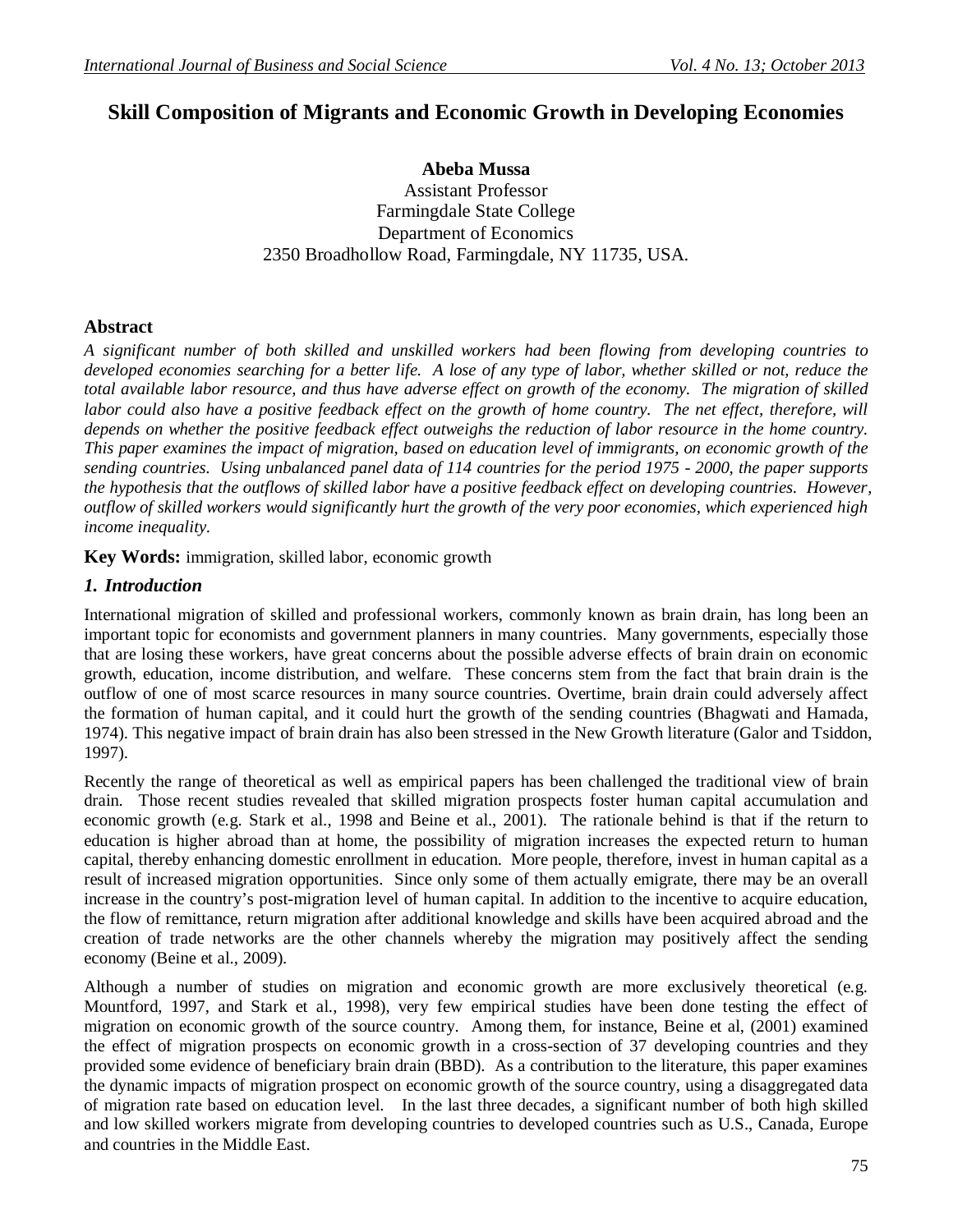It is important to look at the asymmetric effect of high skilled and low skilled migration on the growth of sending economies. The previous argument or channel of brain grain, that migration would increase the education investment and thus improve the human capital formation and economic growth in the source country, would be questionable. The migration rate of high skilled and low skilled may have different impact on the education attainment and thus economic growth of the source country. Based on the average education attainment of emigrants, the paper identified the dynamic effect of migration on the source countries economic growth. The estimation result indicate that high skilled migrants (those who have completed post secondary education) have a significant adverse effect on developing countries that suffer from high income inequality. The flows of low skilled migrants, on the other hand, did not have any significant impact on growth of those sending economies.

## *2. Model Specification*

To examine the impact of migration on economic growth, a typical growth model following Caselli, et al. (1996) and Mankiw, et al. (1992) is specified as follows:

$$
gr_{i,t} = \delta_0 + \delta_1 \ln(Y_{i,t-5}) + \delta_2 h s m r_{i,t-5} + \delta_3 l s m r_{i,t-5} + X \beta + \eta_i + \varepsilon_t + u_{i,t}
$$

Where  $t=1,2,3,4,5$  and  $i=1,2,...,N$ ,  $gr_{i,t}$  represents economic growth of country *i* between the period *t* and *t*-5,  $\eta_i$ 

is a country specific effect,  $\varepsilon$ <sub>t</sub> is a period specific, *Y* is real per capita GDP and  $Y$ <sub>t-5</sub> is a measure of initial income.

*lsmr* and *hsmr* are migration rate for low skilled and high skilled, respectively. *X* represents a vector containing other control stock and flow variables. The "stock" variables in the vector include education attainment at home country and measure of political stability, International Country Risk Guide (ICRG)<sup>1</sup>. The "flow variables", i.e. population growth (n), technological progress (g), rate of depreciation ( $\delta$ ), investment as percentage of GDP (I/RGDP), remittance as percentage of GDP (REMIT/RGDP) and measure of openness [OPEN =(Export + Import)/RGDP], are considered as an average over the 5 years preceding *t*. Due to data limitation it is a standard in the applied economic growth literature to estimate the annual rate of technological progress and rate of depreciation as of 0.05 (i.e.  $n+g+\delta = n+0.05$ ), (Caselli et al., 1991, Mankiw et al., 1992).

Following the typical empirical growth literature, such as Caselli et al. (1996), and Mankiw, et al. (1992), two applications of the generalized method of moments (GMM) are used: (1) Arellano-Bond estimator which is proposed by Arellano and Bond (1991) and it is also called "Difference GMM" and (2) "System GMM" proposed by Blundell and Bond (1998). These GMM type estimators address the issues of endogeneity and correlated individual effects that are highly possible in the typical growth equation. Furthermore, these GMM estimators optimally exploit all the linear moment restrictions implied by a dynamic panel data model (Caselli et al., 1996). A simple Fixed/Random effect model is also estimated as a baseline for comparison purpose.

It is clear that the GMM framework deals consistency and efficiency of the estimators. However the consistency critically based on the identifying assumptions such that lagged values of income and other explanatory variables are valid instruments in the growth regression. It is also based on the assumption that no second order correlation in the errors. To address this concern, the estimation results are complemented by two basic tests. First, the Arellano and Bond (1991) second autocorrelation test where the null is no autocorrelation in first difference errors. Second, the Sargan test for over identifying restrictions, under the null hypothesis that the instruments are valid. The Difference Sargan test is also reported for the system GMM estimators, where the null hypothesis is the lagged difference of the explanatory variables are uncorrelated with the residuals. These are additional restrictions imposed in the system GMM estimator.

## *3. Empirical Analysis*

The empirical analysis is based on a data set compiled by Defort (2008) who generalized the Docquier and Marfouk's(2006) methodology and builds a similar data base covering the period 1975 – 2000. Defort (2008) collected the data on stock of immigrants in six major receiving OECD countries by education level (primary, secondary and tertiary) and country of birth at a five year frequency. This data set provide the number of migrants for all working-aged (25 and over) foreign-born individuals living in six major receiving OECD countries (i.e. U.S.A, U.K., Canada, Australia, France and German).

 $\overline{a}$ 

<sup>&</sup>lt;sup>1</sup> The composite index aggregates subcomponents of the political risk: quality of bureaucracy, law and order, control of corruption, and Investment Protection.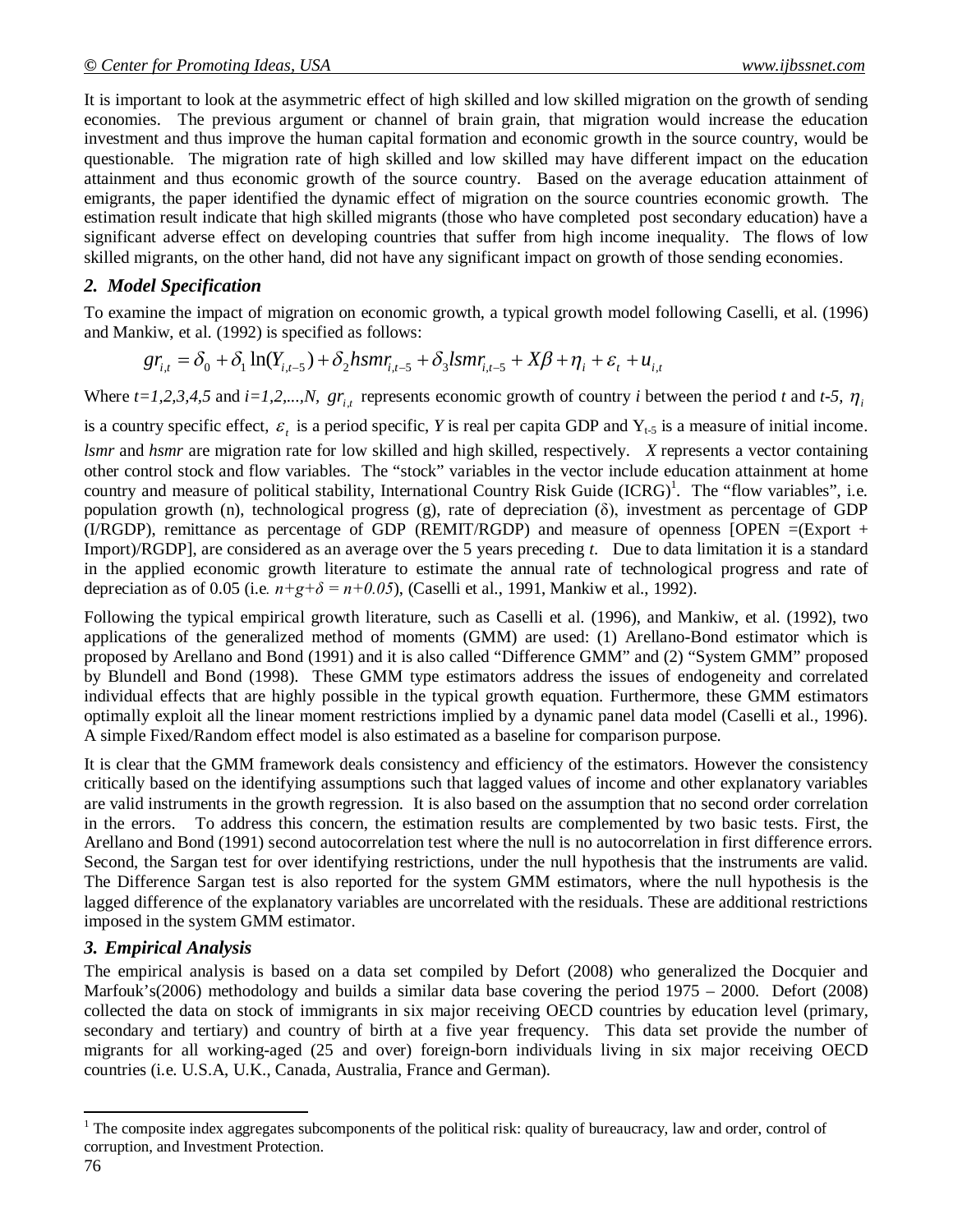It is estimated that the data represent approximately 77 percent of the world's migration population in the year 2000 (Docquier and Marfouck, 2006). The migration rate is computed for high skilled and low skilled independently. High skilled migration rate (*hsmr*) is defined as the ratio of the stock of natives, who have a tertiary education level (post high school), living in the OECD countries (emigrants) to the total high-skill natives born in the country (residents +emigrants). Similarly, the low skilled migration rate (*lsmr*) is the proportion of migrant workers who don't complete secondary education to the total low-skilled workers born in the country. Defoort (2008) data base also reports average education attainment (*SCHOOL*) of the labor force for sending developing countries. The ICRG measure of political stability data is obtained from Center for Global Development data base. Finally, the data for openness (*OPEN*) is calculated as the ratio of export plus import to real GDP. Table 1 presents the summary statistics of those variables used in the analysis.

The results of regression are highly depends on the type of specification and method of estimation. Therefore, it is desirable to check the robustness of the results to alternative specifications and methods of estimation. Table 2 reports the result from fixed effect model for a three different specifications. The Hausman test indicated the fixed effect is the preferred model against the corresponding random effect.<sup>2</sup> The first column presents the result for the base line specification (i.e. Solow type growth model). The second and the third column of Table 2reports the result after controlling for other important variables i.e. school enrolment (SCHOOL), quality of the government (ICRG) and immigration rate of high skilled (*hsmr*) and low skilled migrants (*lsmr*). The coefficient on lagged income has the expected negative sign, and is strongly significant in the three specifications, indicating a strong conditional convergence of growth. So are the coefficients on rate of investment and the rate of population growth consistent with the Solow growth model.

The main variable of interest, migration rate of high skilled is positive and significant, indicating that the flow of skilled labor improved the growth of sending economies. That could be due to the significant incentive effect i.e. it provided incentive for those who left at home to invest on education, the remittance coming from the immigrants, increase in human capital from return migration, and the possible creation of trade network. As of skilled labor, a huge number of low skilled natives did migrate from developing countries searching for better life. The summary statistics, Table 1, indicated that there are countries that sent more than 50% of their low skilled workers to OECD countries. However the estimation results reported under column 2 and 3 of table 2 indicates that the low skilled immigration did not have any significant effect on the growth of the developing countries. The interaction term between high skilled and measure of inequality (*hsmr\*Gini*) is negative and significant. This indicates that in countries experiencing high income inequality, the flow of skilled labor adversely affect economic growth.

The results explained so far from the base line specifications (Table 2) have several econometric problems. First, the variables on the right hand side of the growth equation are endognenous, because causality may run in both directions – from rate of investment to growth and vice versa – these regressors may be correlated with the error term. Second, time-invariant country characteristics (fixed effects), such as geography and demographics, may be correlated with the explanatory variables. The fixed effects are contained in the error term in the growth equation, which consists of the unobserved country-specific effects,  $\eta_i$ , and the observation-specific errors,  $\varepsilon_i$ . Third, the panel dataset has a short time dimension  $(T=6)$  and a larger country dimension  $(N=114)$ . Such econometric problems can be solved by using the Arlano-Bond Differenc GMM (DGMM) and Arelano-Bover System GMM (SGMM) method of estimation (Roodman, 2006).

As reported column 1- 6 of Table 3, consistent with the baseline regression results, the lag of RGDP, rate of population growth and rate of investment are significant with expected sign. The high skilled migration rate is positive and barely significant (at 10% level of significance) in the last two specifications of both DGMM and SGMM estimation. The low skilled migration rate is still insignificant, in both DGMM and SGMM estimation as of the baseline (FE) model. However, the high skilled migration rate is negative and strongly significant in the countries with high income inequality. A 1% increase in the migration rate of skilled labor leads to the fall in growth of the home or sending country by about 0.8%. The reliability and consistency of the result is supported by a number of diagnostic tests.

 $\overline{a}$ 

 $2^2$  The null hypothesis for Hausman test is the unique errors  $(u_i)$  are not correlated with the regressors, and the alternative hypothesis is the errors are correlated with the regressors.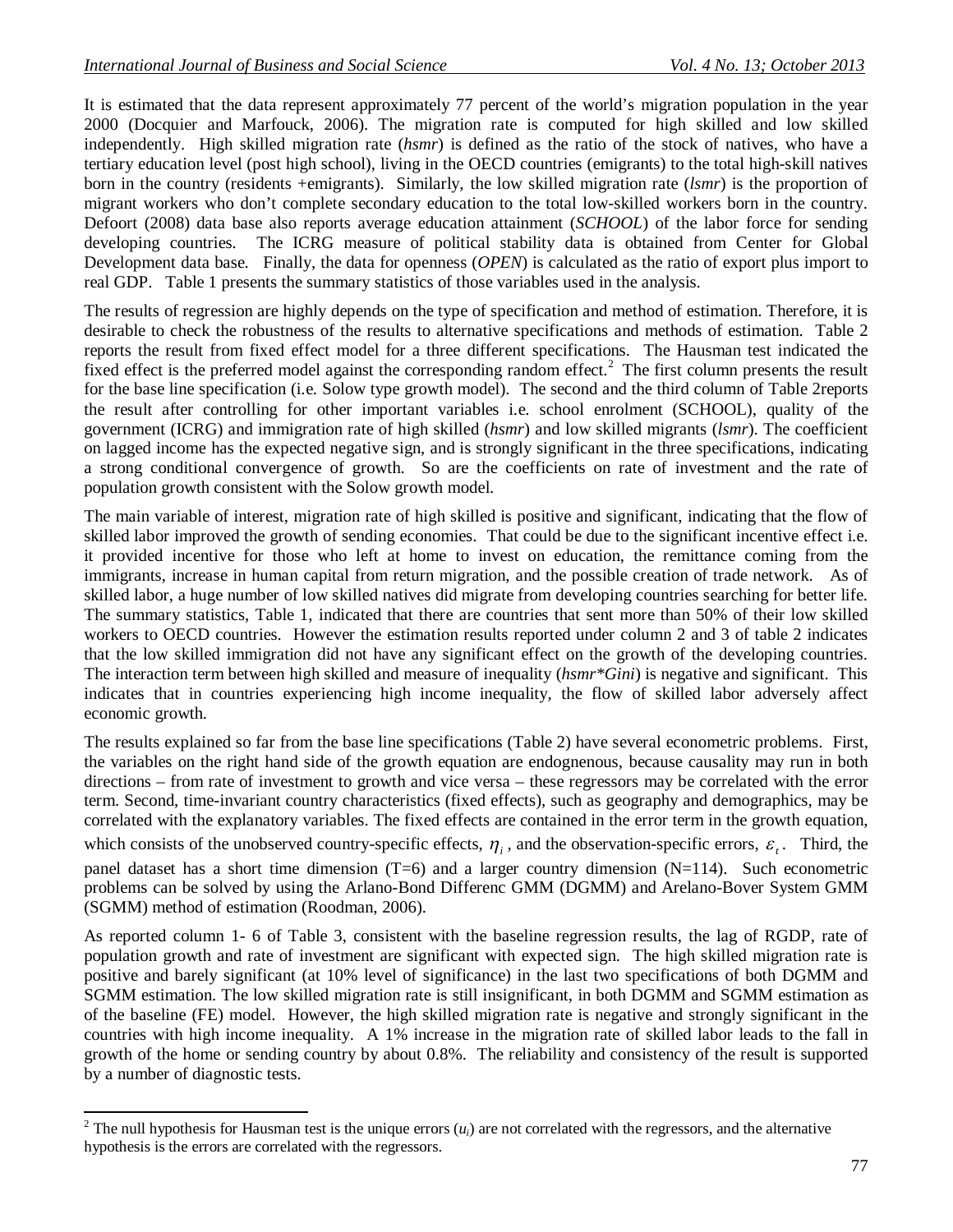The p-value of the second autocoreelation test in all the three specifications of DGMM and SGMM estimations indicated no autocorrelation problem (i.e. P-value  $> 0.1$ ). The Sargen test for DGMM and the Difference Sargen test also reject the over identification restrictions.

#### *4. Conclusions*

International migration of skilled and professional workers from the developing to developed economies has long been an important topic for researchers and policy makers. A significant number of both skilled and unskilled workers did left their home country searching for better life. Most of the previous (brain-drain and brain-gain) literatures, examined the impact of skilled migration on economic growth of the sending countries. A lose of any type of labor, whether skilled or not, definitely reduce the total available labor resource in the economy. The effect of outflow of labor, therefore, will depends on whether the positive feedback i.e. the incentive effect outweighs the adverse reduction of labor resource in the home country. As a contribution to this literature, the paper examines the impact of migration, based on education level of migrants, on economic growth of the sending countries. Using unbalanced panel data for 114 countries for the period 1975-2000, the flow of skilled labor have a positive feedback effect i.e. helps economic growth of the home country. However, migration of skilled workers from developing countries, which have high income inequality, would hurt the growth of those countries. It seems that the flow of low skilled labor from low income economies didn't have any significant effect on the economic growth of those economies.

### *References*

- Arellano, M., & Bond S., (1991). Some tests of specification for panel data: Monte carlo evidence and application to employment equations. *The Review of Economic Studies*, 58, 277-297.
- Beine, M., Docquier, F & Rapoport, H. (2001). Brain drain and economic growth: Theory and evidence, *Journal of Development Economics*, 64, 275-289.
- Beine, M., Docquier, F & Rapoport, H. (2009). Brain drain and LDC's growth: Winners and Losers, *IZA Discussion Paper Series*, 819.
- Bhagwati, J.N., & Hamada, L., (1974). The brain drain international integration of markets for professionals and unemployment, *Journal of Development Economics*, 1(1), 19-42.
- Blundell, R., & Bond, S., (1998). Initial conditions and moment restrictions in dynamic panel data models, *Journal of Econometrics*, 87, 1998.
- Caselli, F., Esquivel G., & Lefort F., (1996). Reopening the convergence debate: A new look at cross-country growth empirics, *Journal of Economic Growth*, 1(3), 363-389.
- Defoort, C. (2008). Tendances de long terme en migrations internationales: Analyse à partir de 6 pays receveurs, Population-E 63, 285-318.
- Docquier, F. and A. Marfouk (2006): .International migration by educational attainment, 1990-2000 (Release 1.1)., in: Caglar Ozden and Maurice Schi¤(eds). International Migration, Remittances and Development, McMillan and Palgrave,N.Y.
- Galor, O., & Tsiddon D., (1997). The distribution of human capital and economic growth, *Journal of Economic Growth*, 2(1), 93-124.
- Mountford, A., (1997). Can a brain drain be good for growth in the source economy? *Journal of Development Economics*, 53(2), 287-303.
- Mankiw, N., Romer, D. & Weil, D., (1992). A contribution to the empirics of economic growth. *The Quarterly Journal of Economics*, 107(2), 407-437.
- Stark, O., Helmenstein C., & Prskawetz A., (1998). Human capital formation, human capital depletion and migration: a blessing or a "curse"? *Economic Letters*, 60(3), 363-367.
- Roodman, D., (2006). How to do xtabond2: an introduction to "difference" and "system" GMM in stata. *Center for Global Development Working Paper*, 103.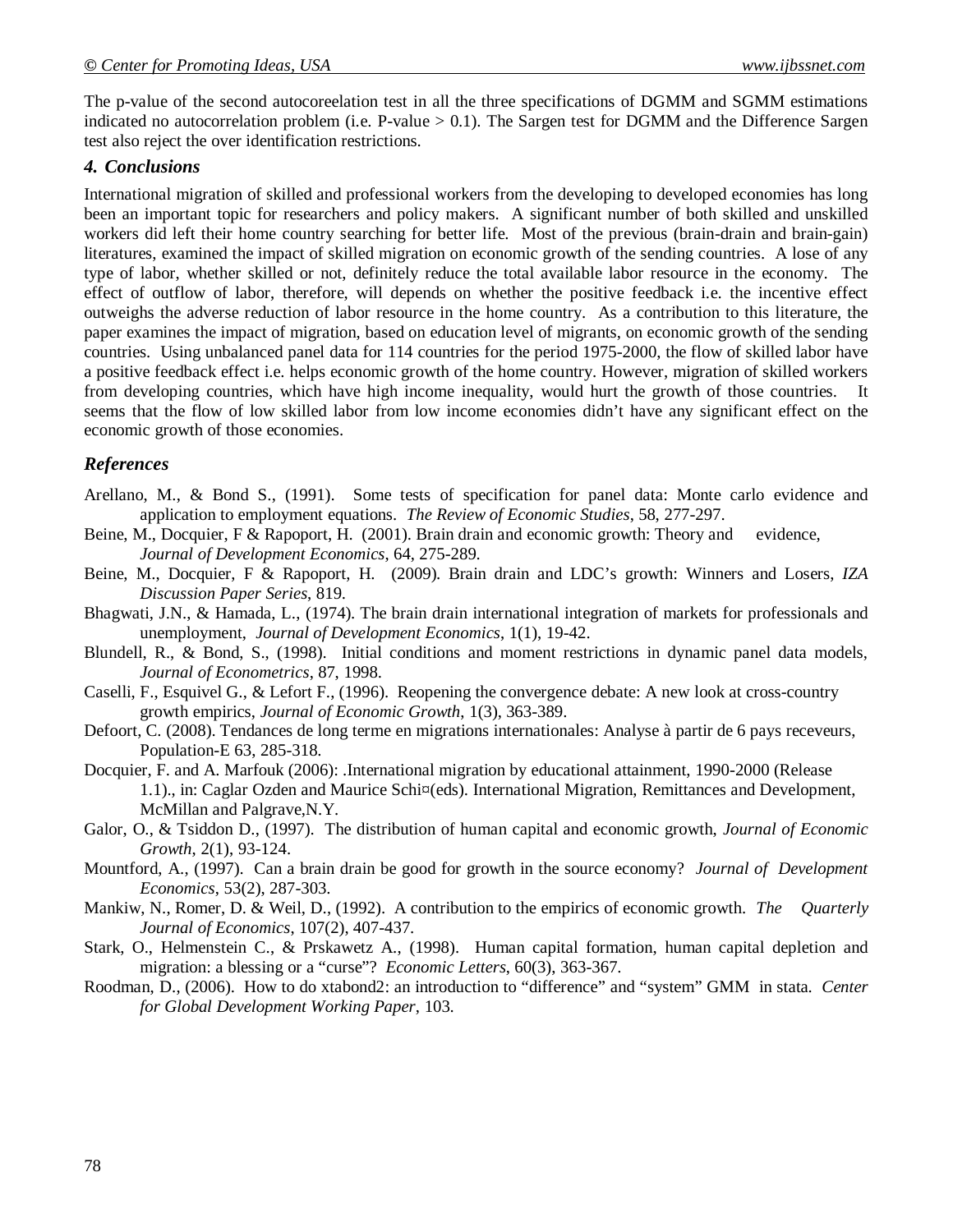| Variable                               | Mean    | Std. Dev. | Min      | Max     |
|----------------------------------------|---------|-----------|----------|---------|
| Real GDP per Capita (Y)                | 1562.54 | 1732.29   | 114.896  | 8854.39 |
| Investment to Real GDP ratio (I/RGDP)  | 0.224   | 0.092     | 0.012    | 0.559   |
| Population Growth (n)                  | 2.316   | 1.131     | $-0.649$ | 6.026   |
| Remittance Real GDP ratio (REMIT/RGDP) | 0.083   | 0.0888    | 0.0145   | 0.361   |
| Education attainment (SCHOOL)          | 0.112   | 0.187     | 0.0009   | 1.665   |
| Migration rate of low skilled (lsmr)   | 0.051   | 17.025    | 0.004    | 0.568   |
| Migration rate of high skilled (hsmr)  | 0.198   | 22.40     | 0.004    | 0.776   |
| Political instability (ICRG)           | 4.446   | 1.484     | 0.3333   | 8.666   |
| Openness (OPEN)                        | 0.323   | 0.481     | 0.085    | 0.324   |

#### **Table 1: Summary Statistics**

| <b>Explanatory Variables</b> | Fixed Effect (FE) Estimators |               |               |  |
|------------------------------|------------------------------|---------------|---------------|--|
|                              | (1)                          | (2)           | (3)           |  |
| Constant                     | $2.053***$                   | $1.560***$    | 1.997***      |  |
|                              | (0.000)                      | (0.000)       | (0.001)       |  |
| $lag \ln (RGDP)$             | $-0.263***$                  | $-0.223***$   | $-0.239***$   |  |
|                              | (0.0000)                     | (0.000)       | (0.001)       |  |
| $ln (n+g+\delta)$            | 0.005                        | $-0.923**$    | $-0.895$      |  |
|                              | (0.971)                      | (0.0100)      | (0.154)       |  |
| ln (I/RGDP)                  | $0.131***$                   | $0.136***$    | $0.358***$    |  |
|                              | (0.000)                      | (0.000)       | (0.000)       |  |
| ln (SCHOOL)                  |                              | $0.197*$      | $0.583***$    |  |
|                              |                              | (0.076)       | (0.001)       |  |
| ln (ICRG)                    |                              | 0.009         | $0.033**$     |  |
|                              |                              | (0.3900)      | (0.021)       |  |
| lag ln (hsmr.)               |                              | $0.118***$    | $0.0761**$    |  |
|                              |                              | (0.000)       | (0.028)       |  |
| lag ln (lsm.)                |                              | $-0.027$      | 0.128         |  |
|                              |                              | (0.2720)      | (0.323)       |  |
| lag ln (hsmr)*Gini           |                              |               | $-0.0004***$  |  |
|                              |                              |               | (0.003)       |  |
| $lag \ln (lsmr) * Gini$      |                              |               | $-0.002$      |  |
|                              |                              |               | (0.287)       |  |
| Hausman Test                 | 76.43                        | 86.56         | 103.81        |  |
|                              | $(0.000)$ ***                | $(0.000)$ *** | $(0.000)$ *** |  |
| $R^2$                        | 0.46                         | 0.49          | 0.59          |  |

**Table 2: Fixed/Random Effect Estimation**

 $gr_{i,t} = \delta_0 + \delta_1 \ln(Y_{i,t-5} + \delta_2 h s m r_{i,t-5} + \delta_3 l s m r_{i,t-5} + X \beta + \eta_i + \varepsilon_t + u_{i,t}$ , where the dependent variable, growth (gr )= ln ( $Y_{i,t}$ ) – ln( $Y_{i,t-5}$ ) where Y represent the real GDP per capita. h*smr* is the rate of high skilled labor, and *lsmr* represent the rate of low skilled migration. A significant Hausman test indicated the Fixed Effect (FE) is the preferred model.

P-values are in parentheses,  $*(P-value<0.10)$ ,  $**(P-value<0.05)$ ,  $**(P-value<0.01)$ .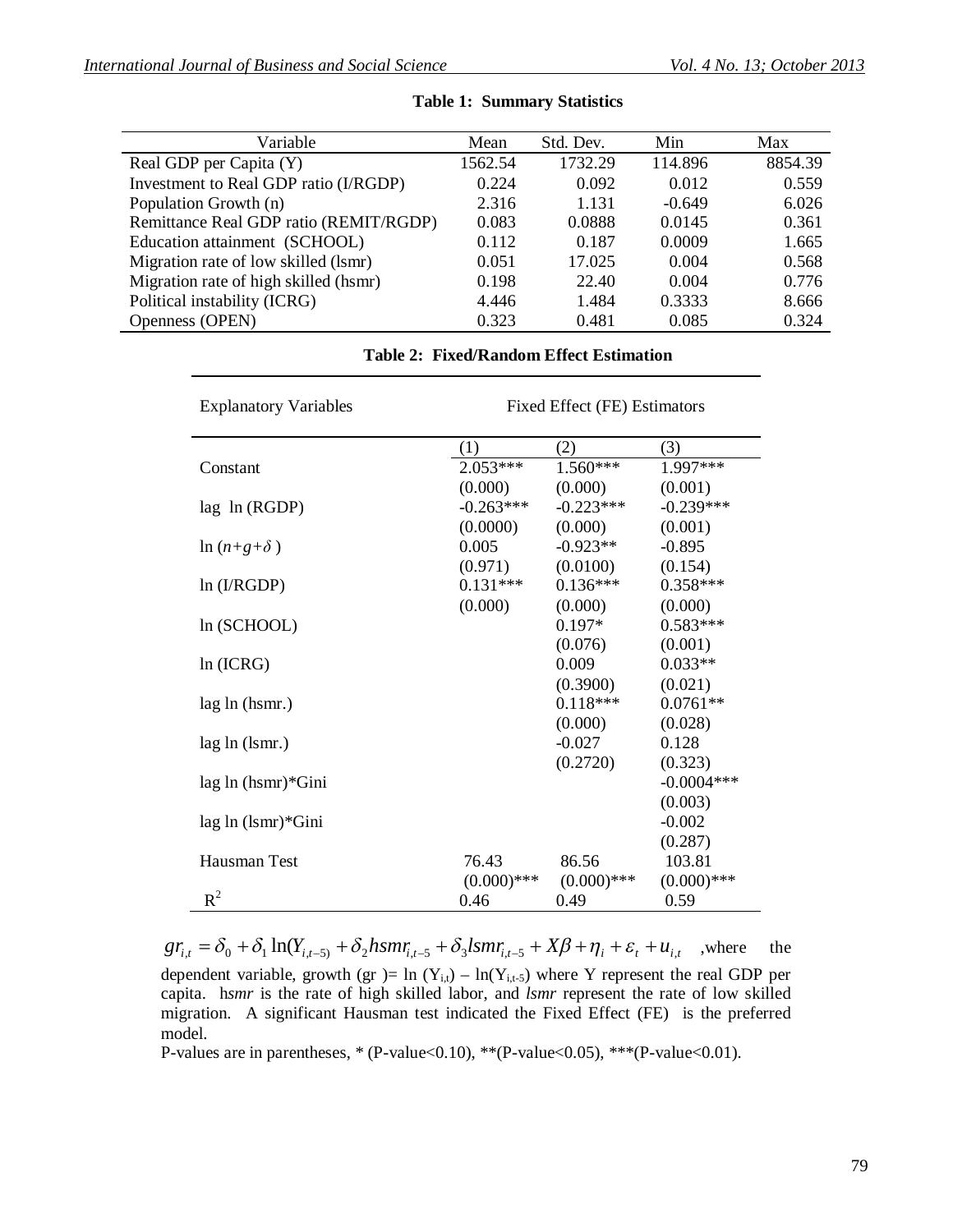| <b>Explanatory Variables</b> |             | Difference GMM<br>(DGMM) |             |             | System GMM<br>(SYMM) |             |
|------------------------------|-------------|--------------------------|-------------|-------------|----------------------|-------------|
|                              | (1)         | (2)                      | (3)         | (4)         | (5)                  | (6)         |
| Constant                     | 2.900***    | 2.982***                 | 1.264***    | $1.246***$  | $1.762***$           | $0.702***$  |
|                              | (0.000)     | (0.000)                  | (0.003)     | (0.000)     | (0.000)              | (0.047)     |
| lag ln (RGDP)                | $-0.391***$ | $-0.431***$              | $-0.135***$ | $-0.140***$ | $-0.257***$          | $-0.059***$ |
|                              | (0.000)     | (0.000)                  | (0.017)     | (0.001)     | (0.000)              | (0.157)     |
| $ln (n+g+\delta)$            | 0.162       | $-0.658*$                | $-1.196***$ | 0.277       | $-0.832**$           | $-1.380***$ |
|                              | (0.370)     | (0.089)                  | (0.004)     | (0.150)     | (0.035)              | (0.000)     |
| ln (I/RGDP)                  | $0.133***$  | $0.136***$               | $0.443***$  | $0.185***$  | $0.129***$           | $0.453***$  |
|                              | (0.000)     | (0.001)                  | (0.000)     | (0.000)     | (0.002)              | (0.000)     |
| ln (SCHOOL)                  |             | $0.548***$               | $0.797***$  |             | $0.663***$           | $0.830***$  |
|                              |             | (0.000)                  | 0.0000      |             | (0.000)              | (0.000)     |
| ln (ICRG)                    |             | 0.007                    | $0.021**$   |             | 0.016                | $0.031***$  |
|                              |             | (0.556)                  | (0.022)     |             | (0.193)              | (0.004)     |
| lag ln (hsmr.)               |             | $0.050**$                | $0.076*$    |             | $0.062*$             | $0.076*$    |
|                              |             | (0.049)                  | (0.072)     |             | (0.064)              | (0.056)     |
| lag ln (lsm.)                |             | $-0.033$                 | $-0.208$    |             | 0.038                | $-0.231$    |
|                              |             | (0.498)                  | (0.125)     |             | (0.352)              | (0.411)     |
| lag ln (hsmr)*Gini           |             |                          | $-0.071***$ |             |                      | $-0.083**$  |
|                              |             |                          | (0.022)     |             |                      | (0.045)     |
| $lag \ln (lsmr) * Gini$      |             |                          | 0.001       |             |                      | 0.001       |
|                              |             |                          | (0.538)     |             |                      | (0.519)     |
| Second Autocorrelation       | 0.29        | 0.67                     | 0.62        | 0.59        | 0.69                 | 0.39        |
| test                         |             |                          |             |             |                      |             |
| Sargen test                  | 0.25        | 0.31                     | 0.15        | 0.18        | 0.24                 | 0.11        |
| Difference Sargen test       |             |                          |             | 0.67        | 0.31                 | 0.40        |

**Table 3: Difference GMM and System GMM estimators**

 $gr_{i,t} = \delta_0 + \delta_1 \ln(Y_{i,t-5)} + \delta_2 h s m r_{i,t-5} + \delta_3 l s m r_{i,t-5} + X \beta + \eta_i + \varepsilon_t + u_{i,t}$ , where the dependent variable, growth,  $gr = ln(Y_{i,t}) - ln(Y_{i,t-5})$  where Y represent the real GDP per capita. *hsmr* is the rate of high skilled labor, and *lsmr* represent the rate of low skilled migration. The null hypothesis for Sargan test is the overidentification restrictions are valid. The null for second autocorrelation test is no autocorrelation in first difference errors. P-values are in parentheses,  $*(P-value<0.10)$ ,  $**$ (P-value $<0.05)$ ,  $**$ (P-value $<0.01$ ).